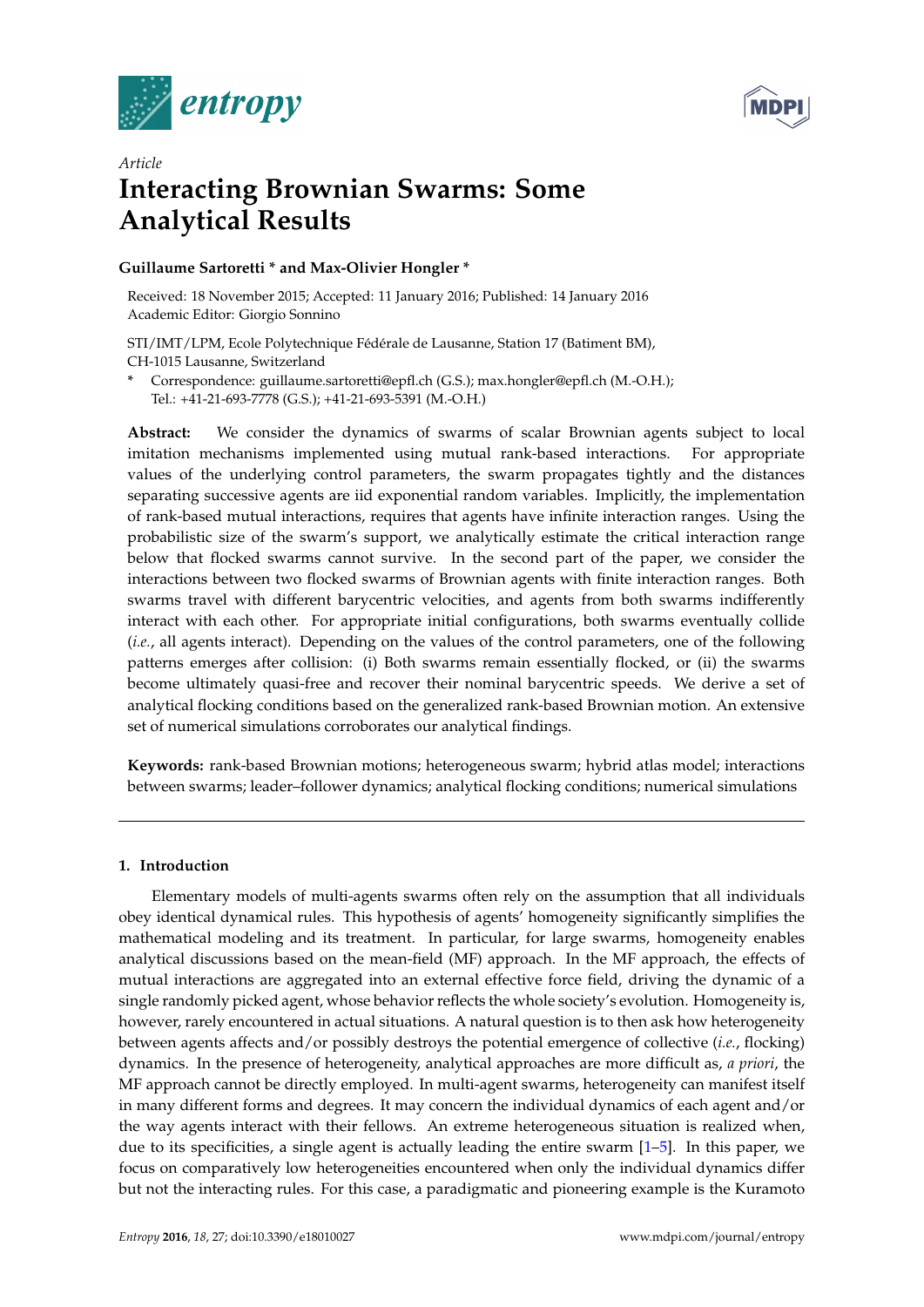synchronization of heterogeneous phase oscillators for which the role of heterogeneity can, to a certain extent, be analytically discussed [\[6,](#page-9-2)[7\]](#page-9-3). More recently, models based on rank-based drifted Brownian motion (RBM) [\[8\]](#page-9-4), and, in particular, the so-called Hybrid Atlas Model (HAM) [\[9\]](#page-9-5), offer another possibility to analytically discuss the heterogeneous swarm dynamics, without relying on the MF approach. In the sequel, we shall basically use the HAM modeling framework to study a new type of global heterogeneity. This is achieved when two sub-swarms are forced to mutually interact. Each sub-swarm, formed by homogeneous agents, is initially tightly flocked and obeys specific collective dynamics. The global society formed by the union of the two sub-swarms is clearly heterogeneous. This example depicts a situation where two distinct sub-swarms (agents of each sub-swarm are different) interact via a local competition mechanism (here, agents systematically try to catch their leaders in a finite observation range). In this paper, we are able to analytically characterize the post-collisional outputs. Depending on external control parameters (individual sub-swarm dynamics, strength of competition), we observe that the post-collisional situation can either be a single tight swarm or a segregation into the nominal sub-swarm.

The paper is organized as follows: In Section [2,](#page-1-0) we introduce the microscopic agent's dynamic and link it to RBMs. In Section [3,](#page-3-0) relying on the HAM theory, we derive the flocking conditions for single swarms composed of scalar agents interacting via imitation. The mutual interactions are effectively of long-range types (*i.e.*, each agent can observe all leaders independent of their distance). For a finite number of tightly flocked agents, the (scalar) inter-distance between successive fellows is a stationary random variable, and, hence, so is the size of the swarm extension. This enables us to define a characteristic stationary swarm extension. In Section [4,](#page-4-0) we consider a couple of sub-swarms, initially well separated on the real line and with different average barycentric speeds. As the positive barycentric velocity of the leftmost sub-swarm is chosen, larger than the one of the rightmost sub-swarm, collision is unavoidable. For large but finite observation ranges of the sub-swarm (*i.e.*, range larger than the sub-swarm characteristics of each sub-swarm extension derived in Section [3\)](#page-3-0), we study the asymptotic post-collisional behavior of the whole system. The conditions for either the emergence of a global flocking swarm or quasi-freedom of the sub-swarms are approximatively derived. All analytical findings are tested and corroborated by simulation experiments. Concluding remarks, along with perspectives, are finally presented in Section [5.](#page-8-0)

## <span id="page-1-0"></span>**2. Flocking of Interacting Brownian Agents**

We consider a swarm of  $N$  Brownian agents  $\mathcal{A}_j$ ,  $j=1,2,\cdots,N$ , diffusing on  $\mathbb{R}$ . Agent  $\mathcal{A}_i$  follows the dynamic:

<span id="page-1-1"></span>
$$
dX_i(t) = d_{U,i}(\vec{X}(t), t)dt + \sigma dW_i(t), \quad X_i(0) = x_{i,0}, \tag{1}
$$

where  $\vec{X}(t) = (X_1(t), X_2(t), \cdots, X_N(t))$  and  $dW_i(t)$  ( $i = 1, ..., N$ ) are independent White Gaussian Noise (WGN) sources. The set of individual drifts  $d_{U,i}(\vec{X}(t), t)$  for  $i = 1, 2, \cdots, N$  are rank-dependent interactions that are defined as follows:

(i) In real-time, agent  $A_i$  counts the (time-dependent) number  $N_{U,i}(t)$  of leading fellows located within an *observation interval U*, namely the number of  $\mathcal{A}_k$  for  $k~\neq~i$  that are located in  $R_{U,i}(t)$  with:

$$
R_{U,i}(t) := \{ x \in \mathbb{R} \mid 0 < x - X_i(t) \le U \}. \tag{2}
$$

(ii) The  $A_i$ -rank-based drift in Equation [\(1\)](#page-1-1) is then determined by:

<span id="page-1-2"></span>
$$
d_{U,i}(\vec{X}(t),t) := \alpha \frac{N_{U,i}(t)}{N}, \quad i = 1,2,\cdots,N,
$$
 (3)

with  $\alpha \in \mathbb{R}_+$  a velocity scale factor.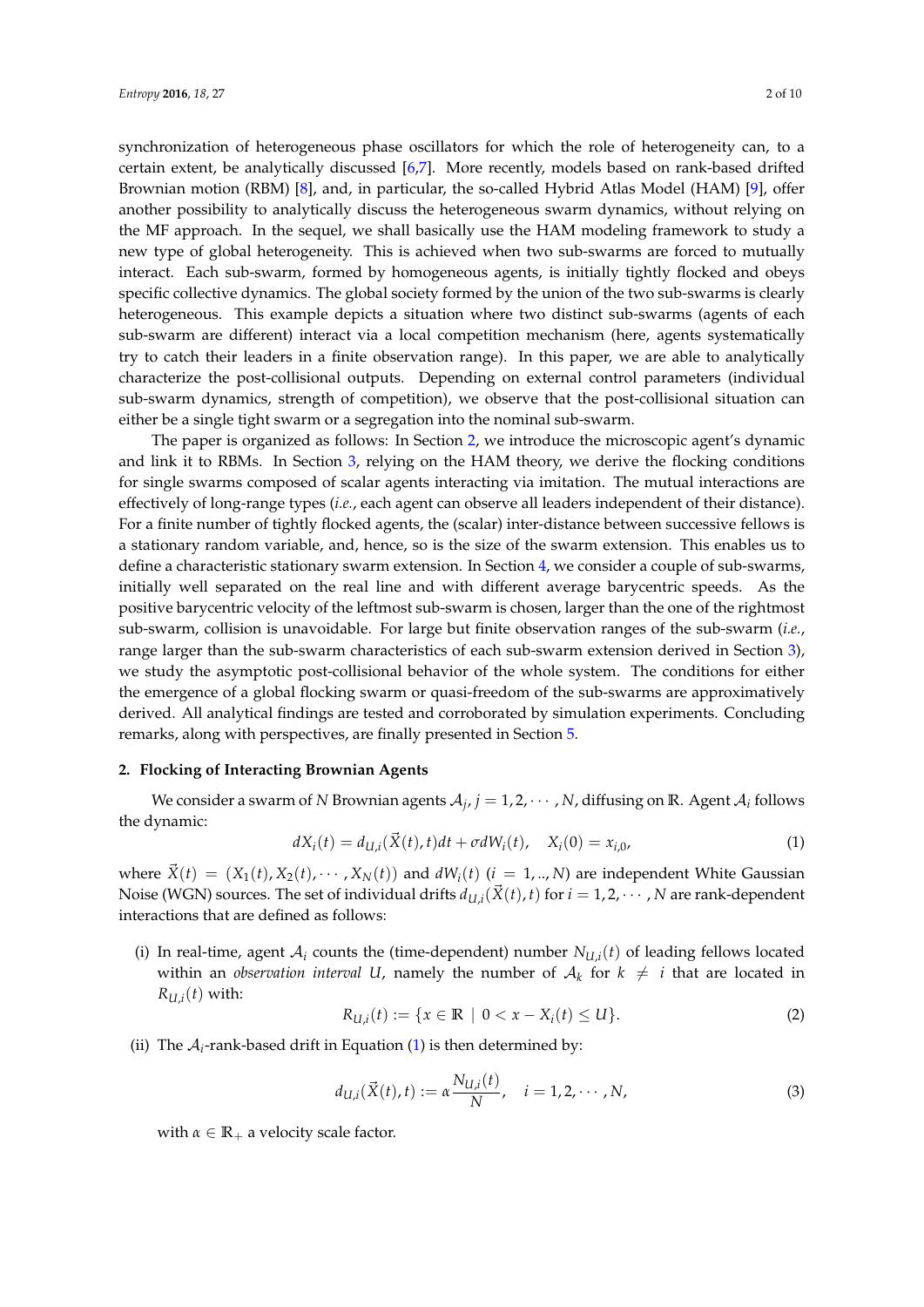According to Equation [\(1\)](#page-1-1), agent  $A_i$  is positively accelerated by its leaders located in  $R_{U,i}(t)$ but ignores the presence of its followers. These types of dynamics generically model imitation mechanisms; a typical example for the diffusion of innovation is shown in [\[10\]](#page-9-6).

For very large swarms (*i.e.*, when  $N \to \infty$ ), we may define an agent probability density  $\rho(x, t \mid x_0)$  at position *x* at time *t*. Adopting a mean-field (MF) approach,  $\rho(x, t \mid x_0)$  obeys a (nonlinear) Fokker–Planck parabolic partial differential equation (pde):

<span id="page-2-0"></span>
$$
\begin{cases}\n\partial_t \rho(x, t \mid x_0) = \mathcal{F} \rho(x, t \mid x_0), \\
\mathcal{F}(\cdot) := \frac{\sigma^2}{2} \partial_{x, x}(\cdot) - \alpha \partial_x \left[ \int_0^U \rho(y + x, t \mid x_0) dy(\cdot) \right].\n\end{cases} \tag{4}
$$

For  $U = \infty$ , the model can be analytically investigated, and its solution behaves as a flocked swarm of agents that propagate like a soliton wave [\[10](#page-9-6)[–12\]](#page-9-7). Conversely, for small *U*, a first order expansion of Equation [\(4\)](#page-2-0) yields Burgers' equation, that can be analytically solved via the well known Hopf–Cole (logarithmic) transformation [\[11\]](#page-9-8). In this small *U* regime,  $\rho(x,t)$  exhibits a diffusive behavior that asymptotically vanishes with time. Qualitatively, when *U* is very small, the agents mutual interactions are not strong enough to sustain a cooperative soliton dynamic pattern. By introducing a decreasing distance-dependent modulation on rank-based drifts, it has been showed that a bifurcation point, controlled by the distance decay rate, exists that separates both propagating regimes [\[10,](#page-9-6)[12\]](#page-9-7).

In general, however, the joint nonlocal and nonlinear characteristics of Equation [\(4\)](#page-2-0) precludes direct analytical characterization of this bifurcation point. Alternative approaches then have to be found. In the present paper, focusing on Equation [\(1\)](#page-1-1) with  $N < \infty$ , we shall use available results for rank-based Brownian motions [\[8](#page-9-4)[,9\]](#page-9-5) to approximately estimate the observation range required to generate a soliton-like propagation.

#### *Rank-Based Brownian Motions (RBMs)*

For calculation convenience, we now consider the dynamics of Equation [\(1\)](#page-1-1) with respect to the swarm's barycenter. That is to say, Equation [\(3\)](#page-1-2) becomes:

<span id="page-2-1"></span>
$$
\begin{cases}\n d_{U,i}(\vec{X}(t),t) := \alpha \frac{N_{U,i}(t)}{N} - \gamma, \\
 \gamma := \frac{1}{N} \sum_{l=0}^{N-1} \alpha \frac{l}{N} = \alpha \frac{N-1}{2N} \quad \text{(average barycentric drift)}.\n\end{cases}
$$
\n(5)

In other words, agents  $\mathcal{A}_i$ ,  $i = 1, 2, \cdots, N$  counts, in real time, the number of its leaders  $\mathcal{A}_k$  with  $k \neq i$ . It then updates its drift  $d_{U,i}(\vec{X}(t), t)$  as given in Equation [\(5\)](#page-2-1), where  $\gamma$  is the average drift velocity of the swarm. Since the WGN in Equation [\(1\)](#page-1-1) achieves unbounded realizations, the ability for all  $A_i$ 's to exactly count the number of their leaders effectively requires an infinite observation range *U*.

By construction, one can verify that the stability conditions:

<span id="page-2-2"></span>
$$
\sum_{k=1}^{l} \left[ \alpha \frac{k-1}{N} - \gamma \right] = \frac{\alpha}{2N} l \cdot [l - N] < 0 \qquad \forall 1 \le l < N \tag{6}
$$

are verified, meaning that the laggards have a systematic average tendency to catch up with the leaders.

The rank-based drifts effectively implement a stylized gravity model, where the set of conditions for Equation [\(6\)](#page-2-2) ensures the existence of a stationary probability measure for the RBM. This stationary regime corresponds to a tight propagating swarm that effectively behaves like a soliton propagating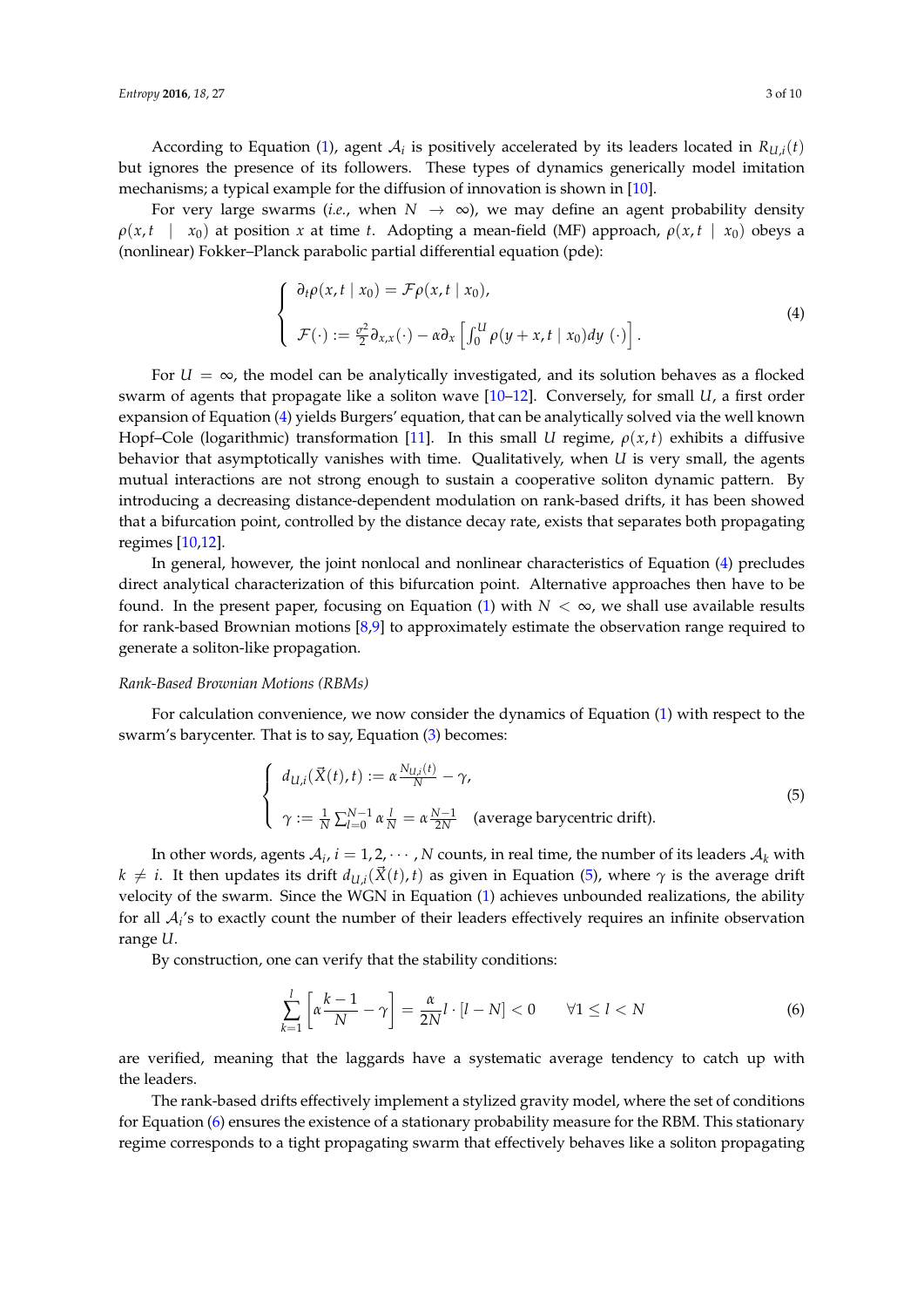wave. Moreover, [\[8,](#page-9-4)[13\]](#page-9-9) established that in this stationary state, the inter-distances between successive agents are independent, *λ<sup>l</sup>* -exponentially distributed random variables with:

$$
\lambda_l = \frac{\alpha}{N\sigma^2}l \cdot [N - l], \quad l = 1, 2, \cdots, N - 1. \tag{7}
$$

Since the swarm's stationary size is the sum of  $(N-1)$  independent exponentially distributed r.v.'s, it defines a hypoexponential probability distribution  $\mathcal{H}(x)$  with density:

$$
d\mathcal{H}(x) = \sum_{l=1}^{N-1} \lambda_l e^{-\lambda_l x} \left( \prod_{l=1, k \neq l}^{N-1} \frac{\lambda_k}{\lambda_k - \lambda_l} \right) dx.
$$
 (8)

Accordingly, the average size of the swarm  $\mu_S(N)$  and its corresponding variance  $\sigma_S(N)$  behave as follows:

<span id="page-3-1"></span>
$$
\begin{cases}\n\mu_S(N) = \int_0^\infty x \, d\mathcal{H}(x) = \sum_{l=1}^{N-1} \lambda_l^{-1} = \frac{N\sigma^2}{\alpha} \sum_{l=1}^{N-1} \frac{1}{l(N-l)} \approx_{N \to \infty} \frac{2\sigma^2}{\alpha} \log(N), \\
\sigma_S^2(N) = \int_0^\infty (x - \mu_S)^2 d\mathcal{H}(x) = \sum_{l=1}^{N-1} \lambda_l^{-2} \approx_{N \to \infty} \frac{\sigma^4}{\alpha^2} [\frac{\pi^2}{3} + 4 \frac{\log(N)}{N}] \to_{N \to \infty} \frac{\sigma^4 \pi^2}{3\alpha^2}.\n\end{cases}\n\tag{9}
$$

The coefficient of variation  $cv_S^2 := \frac{\sigma_S^2(N)}{n_c^2(N)}$  $\frac{\partial S(N)}{\partial S(N)}$ , which measures the stochasticity of the swarm's size, vanishes in the mean-field limit ( $N \to \infty$ ). Observe that, in the mean-field limit, the agents' density  $\rho(x, t)$  of the RBM directly coincides with Burgers' dynamics for  $U = \infty$ . This leads to a tight soliton-like propagation density with infinite support. This is consistent with Equation [\(9\)](#page-3-1), where the swarm's size slowly diverges for  $N \to \infty$ .

#### <span id="page-3-0"></span>**3. Heuristic Characterization of the Observation Threshold Leading to Cooperative Dynamics**

Consider the nominal dynamics Equation [\(1\)](#page-1-1) and now assume finite observation ranges (*i.e.*,  $0 < U < \infty$ ). Due to the unboundedness of the WGN, an exact ranking procedure is therefore not strictly possible. A non vanishing probability (decreasing with increasing *U*'s) exists to find outlying leaders (*i.e.*, located beyond the observation range of some of their followers). While the average swarm size  $\mu_S(N)$  from Equation [\(9\)](#page-3-1) is valid only when  $U = \infty$ , we postulate that it can still be used to approximately characterize the minimal observation range  $U_c < \infty$  required to sustain a tight swarm. Indeed, whenever  $U < U_c$ , it is highly probable that some agents cannot determine their respective ranks. These outlying agents will underestimate their instantaneous drifts (from their incomplete observations), ultimately leading to their escape from the bulk. Outlying agents always escape the swarm from the rear, leading with time to an effective "evaporation".

For consistency, the initial conditions  $X_i(0)$ , to be drawn from a probability measure with finite support  $\Omega_0$ , namely  $X_{i,0} \in \Omega_0$  with  $\Omega_0 = [l,r] \subset \mathbb{R}$  and length $(\Omega_0) = r - l \leq$  $\mu_S(N)$  must be restricted. Let us now define a characteristic relaxation time  $\tau_{relax} = \frac{\mu_S(N)}{\sigma^2}$ *σ* 2 that corresponds to the time needed by the stochastic processes to diffuse over the interval of length  $\mu_S$ . For observation ranges  $U > \mu_S$  and initial conditions  $X_{i,0} \in \Omega_0$ , all *N* agents mutually interact at time  $t = 0$ , and, therefore, correctly determine their relative ranks. We assume that this will remain true with high probability, for times  $0 < t < \tau_{\text{relax}}$ . In other words, we expect that the initially tight swarm is likely to remain flocked for  $t \leq \tau_{\text{relax}}$ , effectively a meta-stable state. For asymptotic times, however (*i.e.*,  $t \gg \tau_{relax}$ ), the swarm's tightness will be destroyed. Indeed, for any finite *U*, outliers will ultimately escape the attraction generated by the bulk of the remaining swarm. Therefore, our heuristic postulates that the characteristic observation range, separating these two regimes,  $U_c = \mu_S(N)$ . The actual validity of these simple heuristics have been tested in several numerical experiments that are reported in Figures [1](#page-4-1) and [2.](#page-4-2)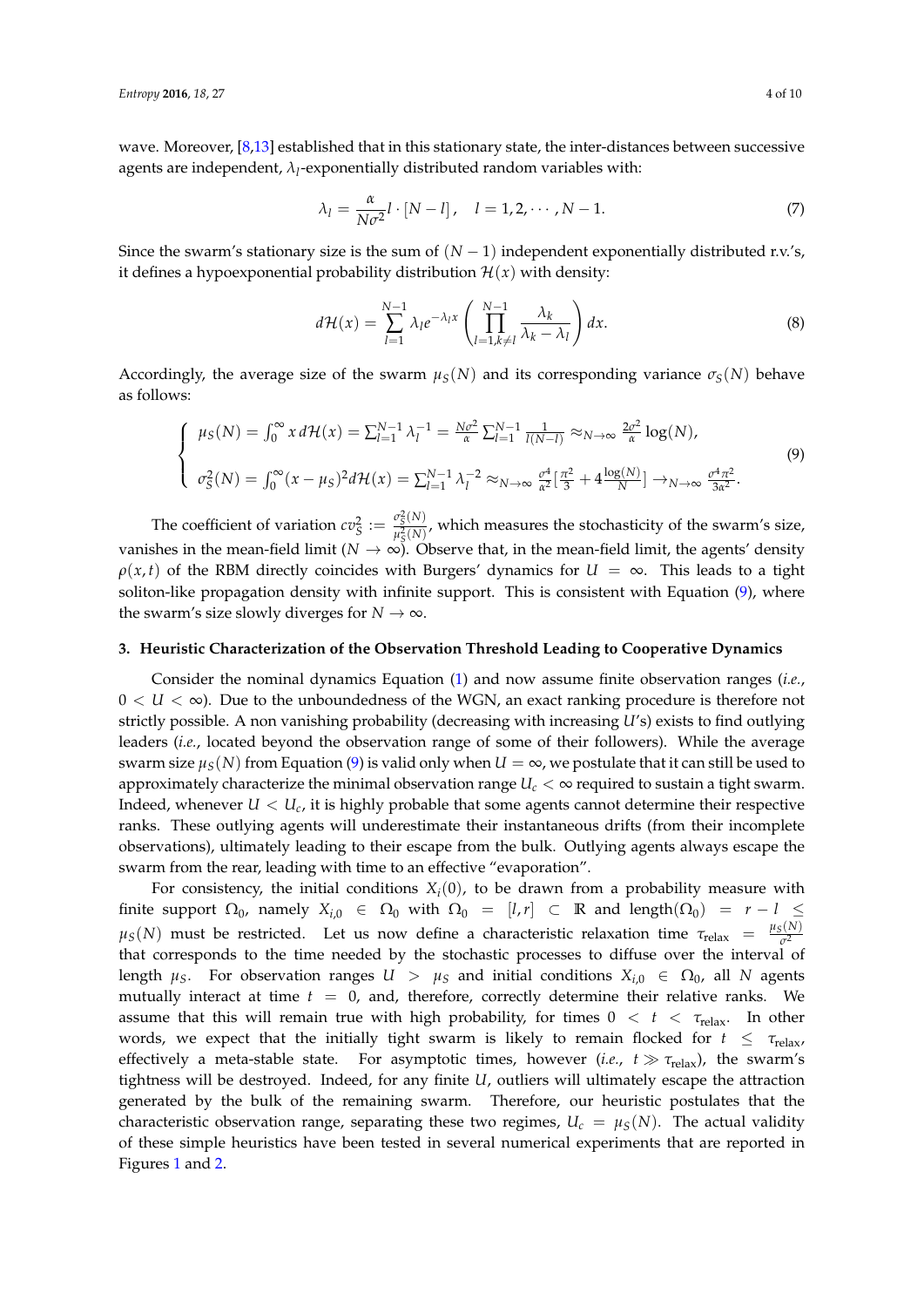<span id="page-4-1"></span>

<span id="page-4-2"></span>**Figure 1.** End probability distribution  $P(x, T)$  at time  $T = 200 > \tau_{relax} = \frac{\mu_s}{\sigma^2}$  $\frac{\mu_s}{\sigma^2} = \frac{13.58}{1^2}$  of swarms of *N* = 500 agents, with respect to *U*. Here, all agents initially start at *x*<sup>0</sup> = −15. (a): tight swarm for  $U = 3U_c = 3\mu_S$  (red) and "diffusive evaporating" swarm for  $U = \frac{U_c}{3}$  (blue). (**b**): tight swarm for  $U = 2U_c$  (red) and "diffusive evaporating" swarm for  $U = \frac{U_c}{2}$  (blue). The respective observation ranges *U* are depicted at the top of each figure.



**Figure 2.** End probability distribution  $P(x, T)$  at time  $T = \tau_{relax} = 13.58$  of a swarm of  $N = 500$ agents, initially starting at  $x_0 = -15$ . The observation range  $U = U_c = \mu_S$  is depicted at the top of the figure. Notice that the evaporation (*i.e.*, destruction of swarm tightness) does not start before the relaxation time *τ*relax.

#### <span id="page-4-0"></span>**4. Interactions between Collinear Colliding Swarms**

In this section, we investigate the mutual interactions between two initially distinct swarms  $S_1$  and  $S_2$  composed of  $A_{1,k}$ ,  $k = 1, 2, \cdots, N_1$  respectively  $A_{2,j}$ ,  $j = 1, 2, \cdots, N_2$  agents driven by rank-based interactions. Initially, we let all agents from  $S_1$  be randomly positioned with  $X_{0,1} \in [l_1,r_1] := \Omega_1$ ; similarly, for  $S_2$ , we assume that  $X_{0,2} \in [l_2,r_2] := \Omega_2$ . Assume non-overlapping supports  $\Omega_1 \cap \Omega_2 = \emptyset$  with  $r_1 < l_2$  (interval  $\Omega_1$  is located on the left of  $\Omega_2$ ) and finite observation ranges *U* such that  $U < l_2 - r_1$ ). Accordingly, at time  $t = 0$ , agents from  $S_1$  do not interact with agents from  $S_2$  and *vice versa*. We further assume that initially the swarm  $S_k$  with  $k = 1, 2$  has an average barycentric drift velocity  $d_k > 0$  and that  $d_1 > d_2$ . This implies that the  $S_1$ -agents will, on average, catch and ultimately overcome their  $S_2$ -fellows. Therefore, for large times, the  $S_1$ -agents exhibit a net tendency to become  $S_2$ -leaders. Qualitatively, after a  $S_1$ - $S_2$  collision, the following dynamic features occur:

(i)  $S_1$ -agents become leaders and thus are less influenced by (or possibly almost independent from)  $S_2$ -agents. This implies that, with time,  $S_1$ -agents will exhibit a net tendency to recover their nominal drifts (*i.e.*, the drifts realized before the collision).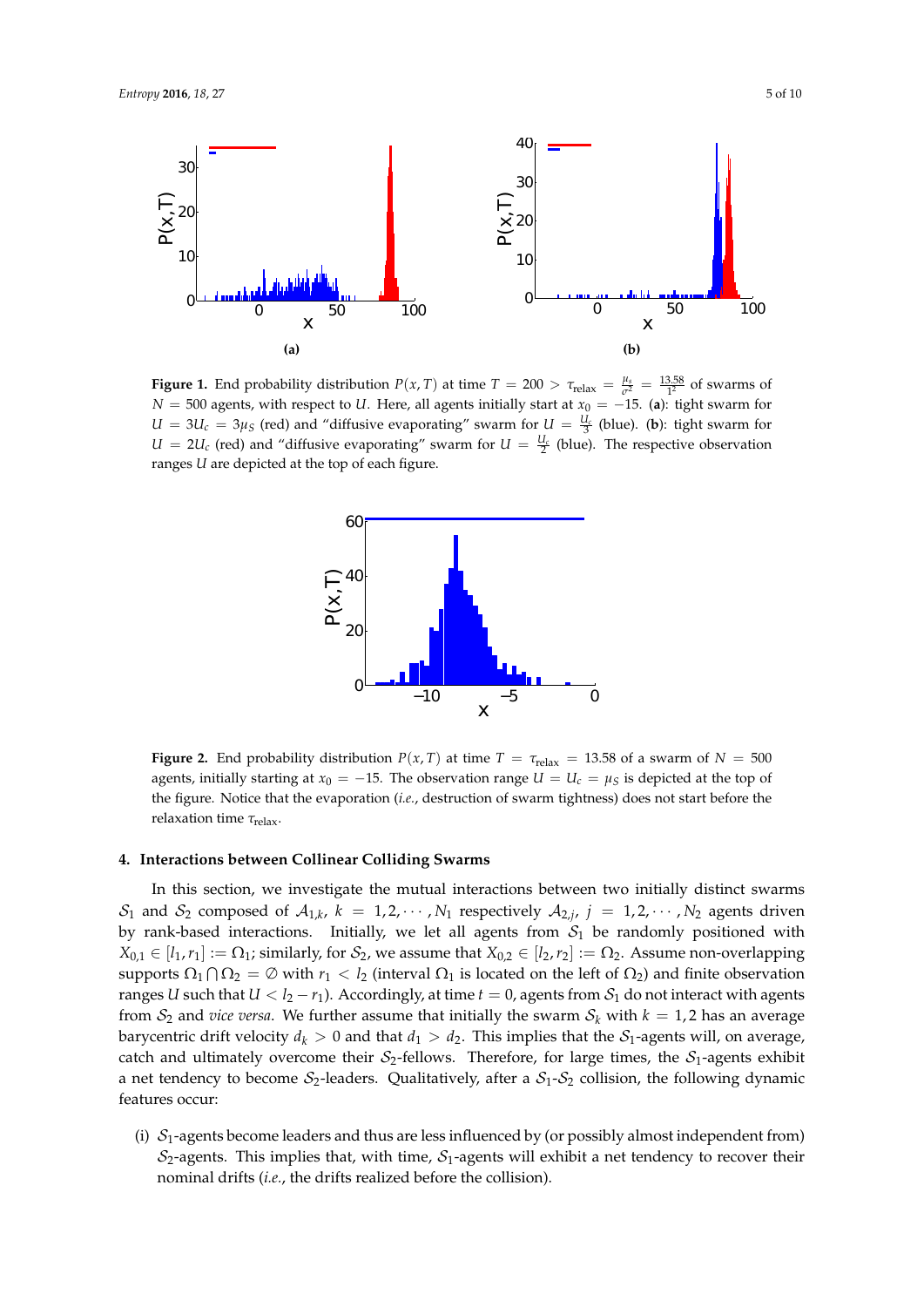(ii)  $S_2$ -agents feel the presence of their leaders from  $S_1$  and, therefore, have a net tendency to increase their drifts.

Therefore, depending on the values of the population sizes  $N_1$  and  $N_2$  and drifts  $d_1$  and  $d_2$ , two alternative situations emerge:

- (a) Mutual capture of swarms. After collision,  $S_1$  and  $S_2$  aggregate into a global tight swarm  $S_{\text{glob}}$ . The average barycentric drift  $d_{\text{glob}}$  of  $S_{\text{glob}}$  is larger than  $d_2$ . Thus, in this case, mutual interactions generate an increase in the average velocity of the global population.
- (b) Quasi-asymptotic freedom of swarms. After collision, and for asymptotic times, the swarms  $S_1$  and  $S_2$  evolve almost without interactions (quasi-free swarm evolutions). In the quasi-free regime,  $S_1$  and  $S_2$  recover their respective initial individual barycentric velocities  $d_1$  and  $d_2$ .

In the sequel, the implementation of the velocity condition  $d_1 > d_2$  is realized by considering two distinctive rank-based dynamics: (i) The Hybrid-Atlas model (HAM) introduced by T. Ichiba *et al.* [\[9\]](#page-9-5) and (ii) a new modified HAM model (MHAM). For both cases, we analytically estimate the threshold values of the relevant control parameters that lead to either outcome (a) or (b).

#### *4.1. Colliding Swarms Driven by Hybrid Atlas Models*

In this first situation, we assume that the swarms  $S_1$  and  $S_2$  are populated by slightly different types of agents. Agents  $S_1$  and  $S_2$  share a common rank-based drift, given in Equation [\(1\)](#page-1-1), but we endow the  $S_1$ s with an extra systematic constant drift  $\Gamma_1 > 0$ :

<span id="page-5-0"></span>
$$
d_{U,i}(\vec{X}(t),t) = \alpha \frac{N_{U,i}(t)}{N} + \mathbb{1}_{\{i \le N_1\}} \Gamma_1, \tag{10}
$$

with  $N = N_1 + N_2$ .

This ensures that  $S_1$ -agents, on average, initially travel faster than  $S_2$ -agents, and, therefore,  $d_1 > d_2$ . Since the initial  $S_1$ -support  $\Omega_1$  is located on the left of  $\Omega_2$ , a  $S_1$ - $S_2$ -collision is unavoidable. At this point, we emphasize that when  $U = \infty$ , the global heterogeneous society  $S_{\text{glob}} = S_1 \cup S_2$ , when subject to the dynamics given by Equation [\(1\)](#page-1-1), is a special case of HAM dynamics [\[9\]](#page-9-5). In [\[9\]](#page-9-5), the authors derive the set of combinatorial stability conditions that ensure the existence of a tight swarm stationary state. Heuristically speaking, one has to explicitly verify that, in all possible ranking configurations, the agents  $S_1$  and  $S_2$  are systematically driven by attractive drifts directed toward the barycenter of  $\mathcal{S}_{\text{glob}}$ .

For  $U < \infty$ , the hypotheses in [\[9\]](#page-9-5) are not strictly realized (since the perfect ranking determination would indeed require  $U = \infty$ ). Along the same lines as in Section [3,](#page-3-0) we assume that for large enough but finite *U*, the agents' ranking in  $S_{\text{elob}}$  during collision remains approximately unaffected. Accordingly, the HAM tightness conditions also remain approximately valid in  $S_{\text{glob}}$ , during collision. The average barycentric drift of  $\mathcal{S}_{\text{glob}}$ , during collision and when  $\mathcal{S}_1$  is ahead of  $\mathcal{S}_2$ , reads:

$$
\gamma_{HAM} = \frac{1}{N} \left( \sum_{i=1}^{N_1} (\alpha \frac{i-1}{N} + \Gamma_1) + \sum_{i=N_1+1}^{N} \alpha \frac{i-1}{N} \right) = \frac{(-1+N)\alpha + 2N_1\Gamma_1}{2N}.
$$
 (11)

Therefore, the recentered rank-based drift  $d_{U,l}(\vec{X}(t), t)$  of agent  $A_l$  from  $S_{\text{glob}}$ , in this configuration, becomes:

$$
d_{U,i}(\vec{X}(t),t) = \alpha \frac{N_{U,i}(t)}{N} + \mathbb{1}_{\{i \le N_1\}} \Gamma_1 - \gamma_{HAM}, \qquad l = 1,2,\cdots,N-1.
$$
 (12)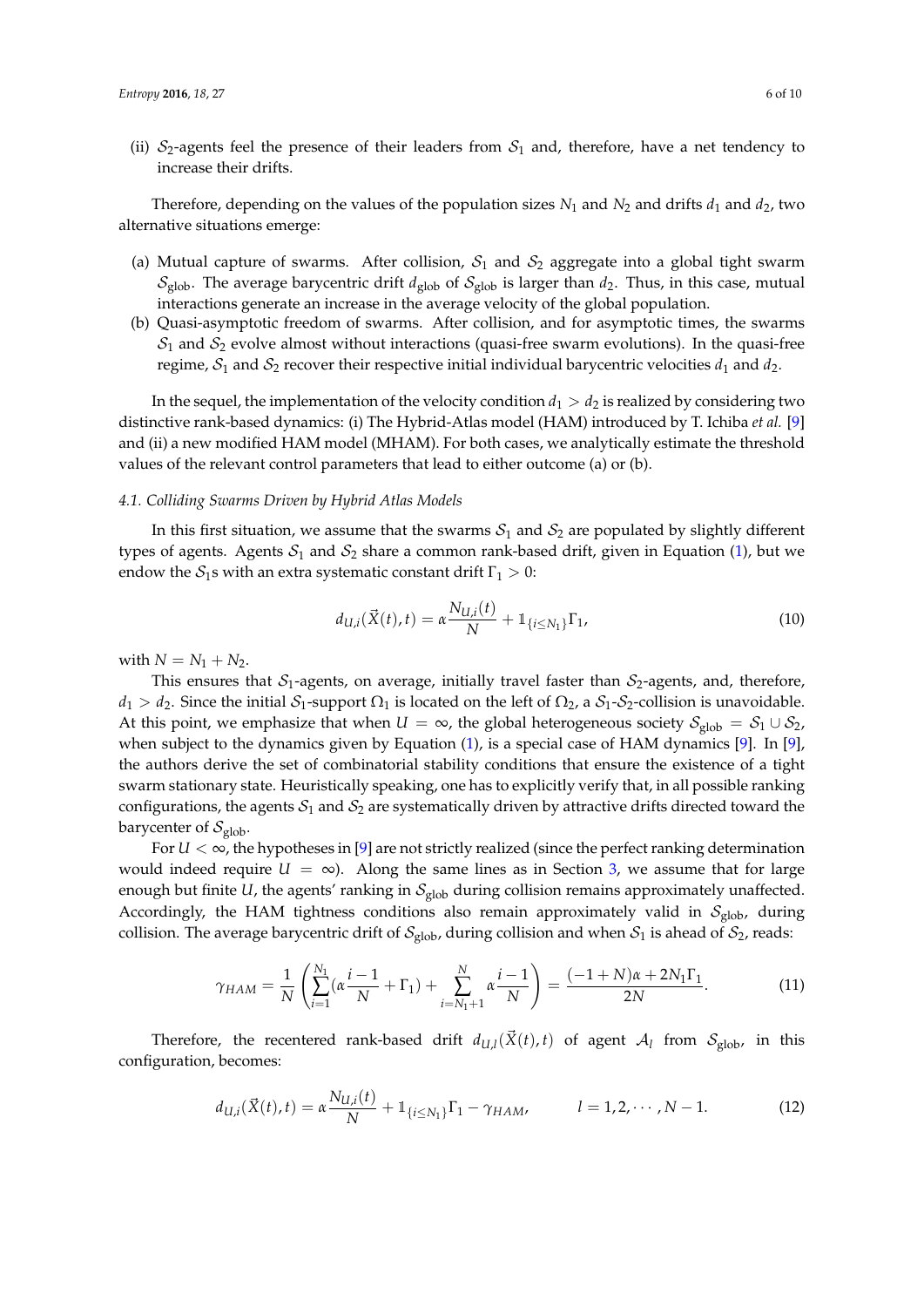According to [\[9\]](#page-9-5), the set of combinatorial tightness stability conditions for HAM dynamics, under any permutation  $\mathbf{p} \in \Sigma_N$  of the  $N = N_1 + N_2$  agents read as:

<span id="page-6-0"></span>
$$
\sum_{k=1}^{l} \left[ \alpha \frac{k-1}{N} + \mathbb{1}_{\{p(k) \leq N_1\}} \Gamma_1 - \gamma_{HAM} \right] \stackrel{!}{\leq} 0, \quad \text{for } l = 1, 2, \cdots, N-1,
$$
\n(13)

where ! < expresses the necessary condition.

To check the validity of Equation [\(13\)](#page-6-0), it is sufficient to focus on the most critical agent configuration. This configuration is realized when all faster agents take the ranks 1, ..., *N*<sup>1</sup> (*i.e.*, when  $S_1$  is ahead of  $S_2$ ). This corresponds to the choice  $l = N_1$  in Equation [\(13\)](#page-6-0), under the permutation  $p = (1, 2, ..., N)$ , where:

$$
\sum_{j=0}^{N_1-1} \left[ \alpha \frac{j}{N} + \Gamma_1 \right] = -\frac{N_1 N_2 (\alpha - 2\Gamma_1)}{2N}.
$$
 (14)

To ensure that this sum is negative, one must finally have:

<span id="page-6-1"></span>
$$
\Gamma_1 < \frac{\alpha}{2}.\tag{15}
$$

Remark that the condition in Equation [\(15\)](#page-6-1) does not depend on the individual swarm sizes *N*<sup>1</sup> and *N*2, with our specific choice of agent drifts Equation [\(10\)](#page-5-0).

## *4.2. Colliding Swarms Driven by Modified Hybrid Atlas (MHAM) Dynamics*

Here, we assume that the  $N_1$  agents from  $S_1$  follow the dynamics of Equation [\(1\)](#page-1-1), with  $\alpha = \alpha_1 > 0$ and similarly,  $S_2$  is subject to the same dynamics but with  $\alpha = \alpha_2 < \alpha_1$ . From now on and without loss of generality, we focus only on the  $\tilde{\alpha_2} = 1$  and  $\tilde{\alpha_1} = \rho$ . As before, we initially configure the system so that swarm  $S_1$  and  $S_2$  do not interact at time  $t = 0$  (*i.e.*,  $X_{0,1} = [l_1, r_1] = \Omega_1$ ,  $X_{0,2} = [l_2, r_2] = \Omega_2$ ,  $\Omega_1 \cap \Omega_2 = \emptyset$  and the common observation range *U* is such that  $U > l_2 - r_1$ ). When  $\rho > 1$ , we have  $d_1 > d_2$  and we look for a critical ratio  $\rho_c$  under which a tight swarm survives a  $S_1$ - $S_2$  collision. To this aim, let us consider a "post-colliding" configuration realized when  $S_1$  is completely ahead of  $S_2$ . In term of stability, this configuration is the most critical:  $S_1$ -agents can only escape from  $S_2$  via this configuration. Therefore, the  $S_{\text{glob}}$  tightness has to be checked under this specific configuration.

Accordingly, whenever the stability conditions from [\[9\]](#page-9-5) are verified under this critical configuration, they will also be verified under any other configuration. Therefore, the tightness of  $S_{\text{glob}}$  only depends on this critical configuration. Formally, we now rewrite Equation [\(5\)](#page-2-1) for  $S_{\text{glob}}$  and verify whether the stability requirements given by [\[9\]](#page-9-5) are fulfilled for this critical case. In this case, the recentered dynamics read:

$$
\begin{cases}\n d_{U,k}(\vec{X}(t),t) = \begin{cases}\n \rho \frac{N_{U,k}(t)}{N} - \gamma_{MHAM} & \text{for } k \le N_1, \\
 \frac{N_{U,k}(t)}{N} - \gamma_{MHAM} & \text{otherwise.} \\
 \gamma_{MHAM} = \frac{\rho}{N} \sum_{k=1}^{N_1} \frac{k-1}{N} + \frac{1}{N} \sum_{k=N_1+1}^{N} \frac{k-1}{N} = \frac{\rho N_1(N_1-1) + N_2(2N_1+N_2-1)}{2N^2}.\n \end{cases}\n \tag{16}
$$

From [\[9\]](#page-9-5), the stability conditions for  $\mathcal{S}_{\text{glob}}$  read:

$$
\sum_{k=1}^{l} \left[ (1 + 1_{\{k \le N_1\}} (\rho - 1)) \cdot \frac{k-1}{N} - \gamma_{MHAM} \right] \stackrel{!}{\le} 0, \quad \forall 1 \le l \le N-1.
$$
 (17)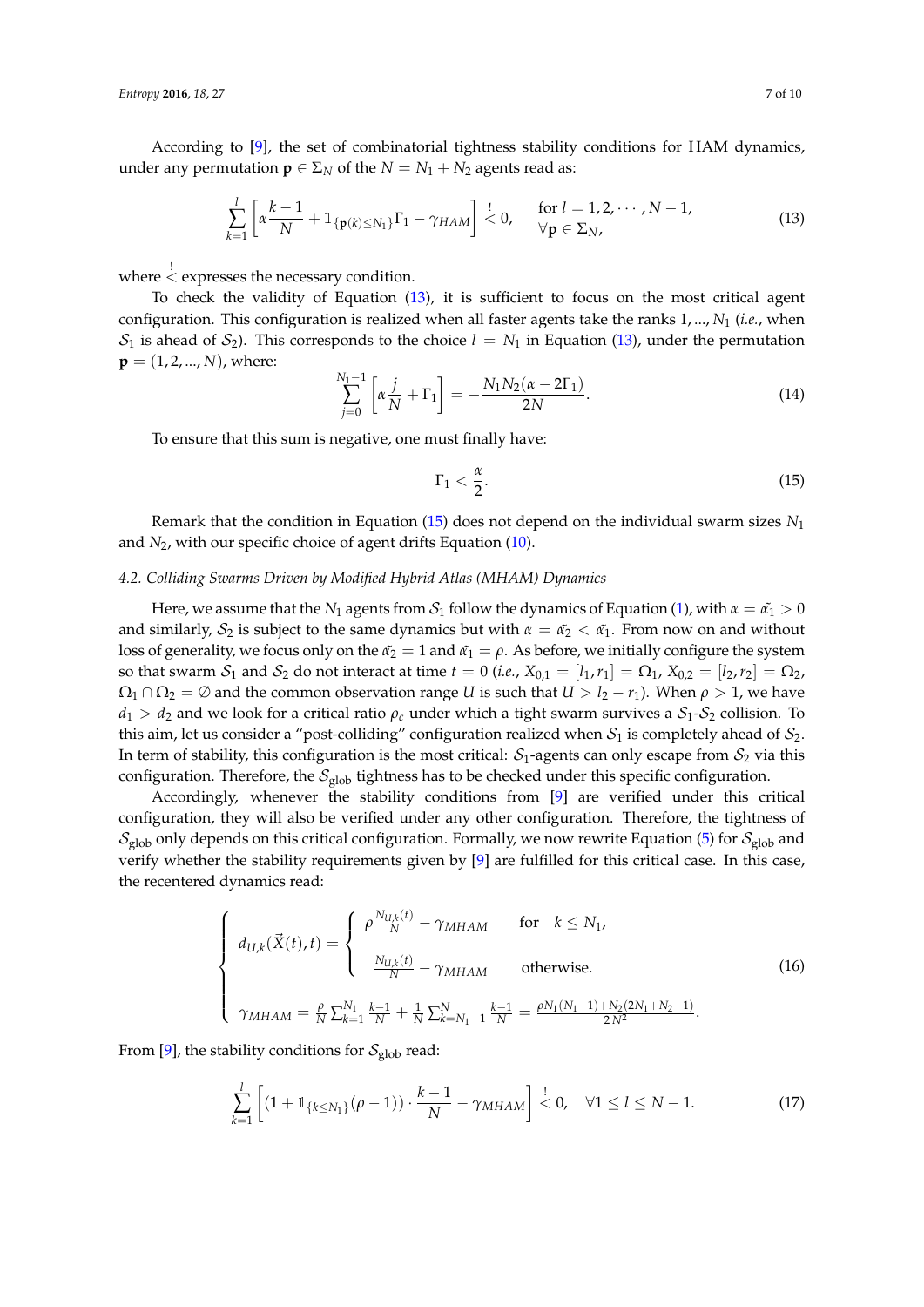The most critical condition is realized for  $l = N_1$  (this condition tests whether the distance between  $S_1$  and  $S_2$  remains stationary). It reads:

$$
\sum_{k=1}^{N_1} \left[ \rho \frac{k-1}{N} - \gamma_{MHAM} \right] = \frac{N_1 N_2 (N_2 - 1 - N_1 (\rho - 2) + \rho)}{2N^2} < 0,\tag{18}
$$

implying that the critical threshold  $\rho_c$  finally reads:

$$
\rho_c = 1 + \frac{N}{N_1 - 1}.\tag{19}
$$

Notice that for  $N_1 = 1$ ,  $\rho_c$  cannot possibly exist (*i.e.*,  $\rho_c = \infty$ ). The first agent has no drift, since it never observes any leader. Therefore, a society of one leader cannot possibly drive a swarm. Instead a single leader always remains flocked with  $S_2$ . For  $N_1 = N_2$ , Figure [3](#page-7-0) shows the critical value  $\rho_c$ . When  $N \to \infty$ ,  $\rho_c$  asymptotically converges toward  $\rho_c = 3$ . Figure [4](#page-7-1) shows the behavior of  $\rho_c$  as a function of the proportion  $\frac{N_1}{N}$  (faster agents in  $\mathcal{S}_{\text{glob}}$ ), for  $N \to \infty$  agents. For  $N \to \infty$  and  $\frac{N_1}{N} \to 1$ ,  $\rho_c \rightarrow 2$ .

<span id="page-7-0"></span>

**Figure 3.** Value of the critical threshold  $\rho_c$ , with regard to the swarm size *N* of the HAM, when *N*<sub>1</sub> = *N*<sub>2</sub>. The asymptotic value *N*  $\rightarrow \infty$  of  $\rho_c = 3$  is depicted in red.

<span id="page-7-1"></span>

**Figure 4.** Value of the critical threshold *ρc*, with regard to the proportion *N*1/*N* of fast agents in the HAM, when  $N \to \infty$ .

#### *4.3. Numerical Simulations*

We consider two different cases, both with  $N_1 = N_2 = 250$  agents. In both simulations, the society  $S_1$  starts with all agents located at  $x_{0,1} = -15$ , while agents from  $S_2$  start at  $x_{0,2} = +15$ . The common observation range *U* is selected large enough  $(U > max(\mu_{S,1}, \mu_{S,2}))$ , and  $\sigma = 1$ . For the experiments, we vary *ρ*, in order to compare i) a case in which both societies remain flocked together with ii) a case leading to the quasi-freedom behavior.

Figure [5](#page-8-1) shows one realization in which  $\rho < \rho_c$ , allowing both societies to remain flocked. The left plot shows the final distribution of agents from both societies, as  $S_1$  leads  $S_2$ . In the right plot of Figure [5,](#page-8-1) we show the average barycentric speeds of both societies. Notice how  $S_1$  is initially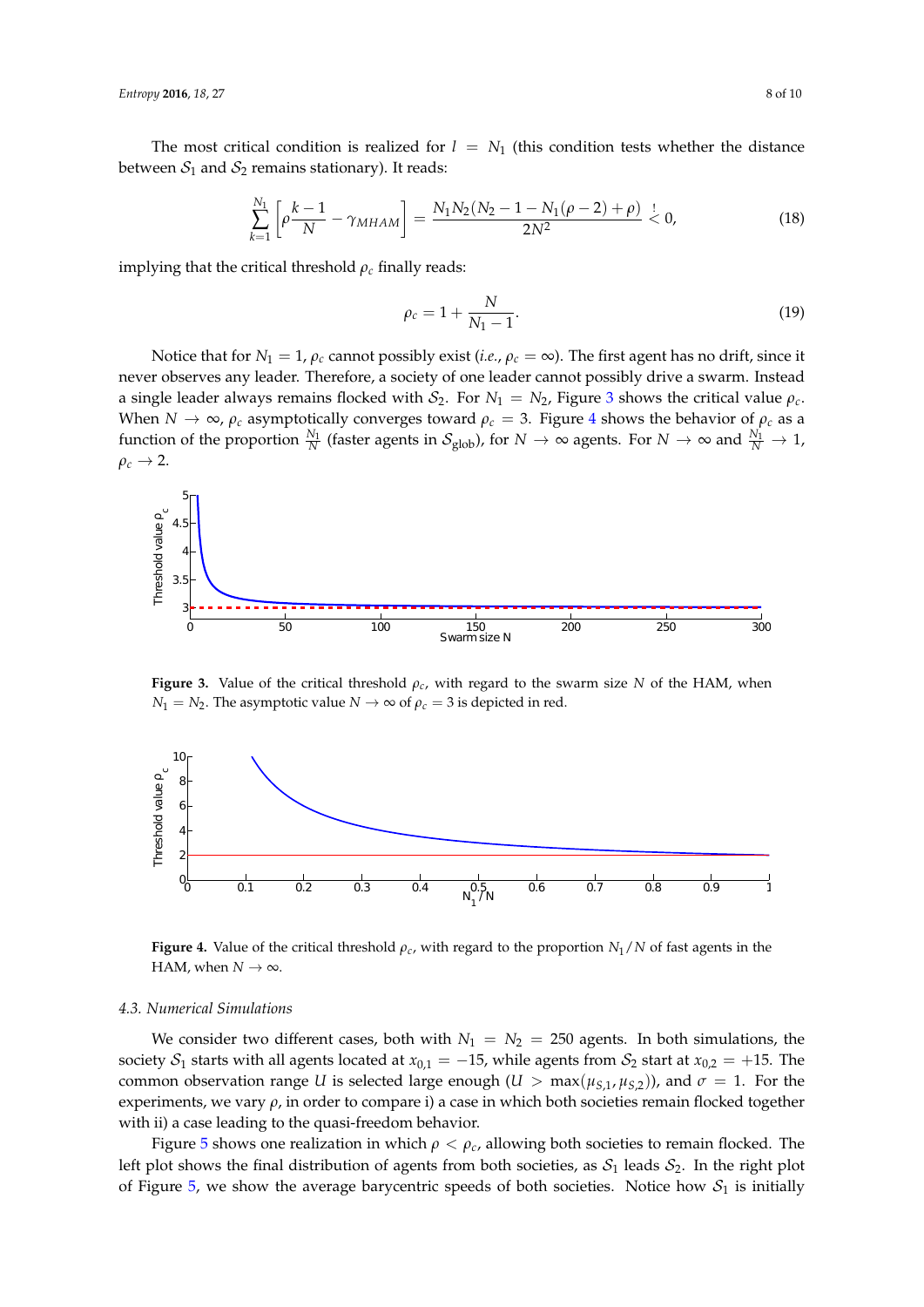accelerated as its agents interact with those from  $S_2$ . Later, when  $S_1$  has overcome  $S_2$ , agents from  $S_2$ get an extra drift due to interactions with  $S_1$ . This finally enables both societies to evolve at the same average barycentric speed (and therefore to remain flocked).

In Figure [6,](#page-8-2) we show the same scenario, for one realization with  $ρ > ρ<sub>c</sub>$  (quasi-freedom regime). In the right plot, we still notice the initial drift gained by  $S_1$  as its agents interact with those from  $S_2$ . Once  $S_1$  has overcome  $S_2$ , agents from  $S_2$  get an extra drift, that is not large enough to keep both societies flocked together. The extra drift gained by  $S_2$  finally vanishes, once  $S_1$  exits the observation range of the agents from  $S_2$ . Finally,  $S_1$  and  $S_2$  recover their nominal speeds.

<span id="page-8-1"></span>

**Figure 5.** Final distributions  $P_{1,2}(x,T)$  and average barycentric speeds  $v_{1,2}(t)$  for one realization, in which both societies that start at  $x_{0,1,2}$  =  $\mp$ 15 achieve flocking. Here,  $\rho = 2.5 < \rho_c$ ,  $U = 20 > U_c$ 5.4,  $\sigma = 1$  and  $N_1 = N_2 = 250$  agents. (a): distribution of the agents from  $S_1$  (blue) and  $S_2$  (red), at ending time  $T = 100$ . (b): average barycentric speed of each society, with respect to time.

<span id="page-8-2"></span>

**Figure 6.** Final distributions  $P_{1,2}(x,T)$  and average barycentric speeds  $v_{1,2}(t)$  for one realization, in which both societies that start at  $x_{0,1,2}$  =  $\mp$ 15 do not achieve flocking. Here,  $\rho = 6 > \rho_c$ ,  $U = 20 >$  $U_c = 2.26$ ,  $\sigma = 1$  and  $N_1 = N_2 = 250$  agents. (a): distribution of the agents from  $S_1$  (blue) and  $S_2$ (red), at ending time  $T = 100$ . (b): average barycentric speed of each society, with respect to time.

#### <span id="page-8-0"></span>**5. Conclusions and Perspectives**

Tightly flocked swarms of agents are externally perceived as plastic (*i.e.*, deformable) macroscopic bodies with dynamics resulting from the compromise between the individual evolutions, and the nature and range of the mutual interactions. Having macroscopic bodies at hand, basic physics naturally suggests the questions: (i) how such do solid bodies mutually interact; (ii) what emerges after collisions, and (iii) what type of information can we get from studying the results of the collisions? The discussion of collisions presents some similarities with the physics of solitons' interactions where the underlying nonlinearities precludes the superposition principle to